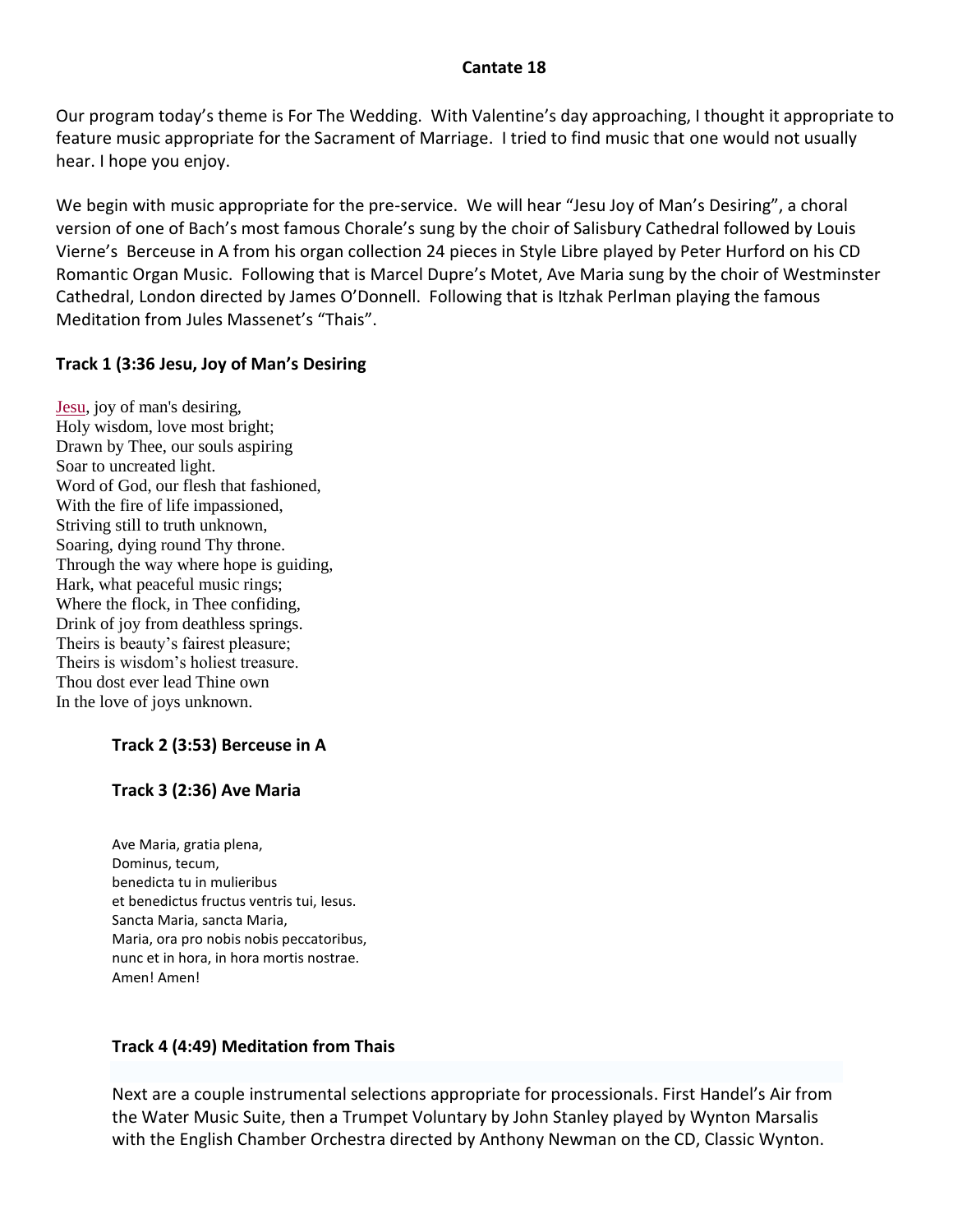## **Track 5 (1:59) Handel, Air, Water Music**

## **Track 6 (3:35) Trumpet Voluntary, John Stanley**

Next we'll hear two selections sung by soprano Kiri Te Kanawa. First "Let the Bright Seraphim" from Handel's Oratorio, Samson then Pie Jesu from Faure's Requiem.

## **Track 7 (5:53) Let the Bright Seraphim**

Let the bright Seraphim in burning row, their loud uplifted angel trumpets blow: Let the Cherubic host, in tuneful choirs, touch their harps with golden wires

## **Track 8 (3:51) Pie Jesu**

Pie Jesu, Pie Jesu Pie Jesu, Pie Jesu Qui tollis peccata mundi Dona eis requiem Dona eis requiem Agnus Dei, Agnus Dei Agnus Dei, Agnus Dei Qui tollis peccata mundi Dona eis requiem Dona eis requiem Sempiternam, sempiternam requiem Lord, have mercy

Lord, have mercy You who take away the sins of the world Grant them peace Grant them peace Lamb of God, Lamb of God Lamb of God, Lamb of God You who take away the sins of the world Grant them peace Grant them peace Peace everlasting, everlasting

Next, Barbara Bonney sings the "Alleluia" from Mozart's Exultate Jubilate

## **Track 9 (2:34) Alleluia**

Again, this is Music for the Wedding. Now we hear the Westminster Cathedral Choir once again singing, this time, Louis Vierne's setting of Ave Maria

## **Track 10 (2:12) Ave Maria**

Ave Maria, gratia plena, Dominus, tecum, benedicta tu in mulieribus et benedictus fructus ventris tui, Iesus. Sancta Maria, sancta Maria, Maria, ora pro nobis nobis peccatoribus, nunc et in hora, in hora mortis nostrae. Amen! Amen!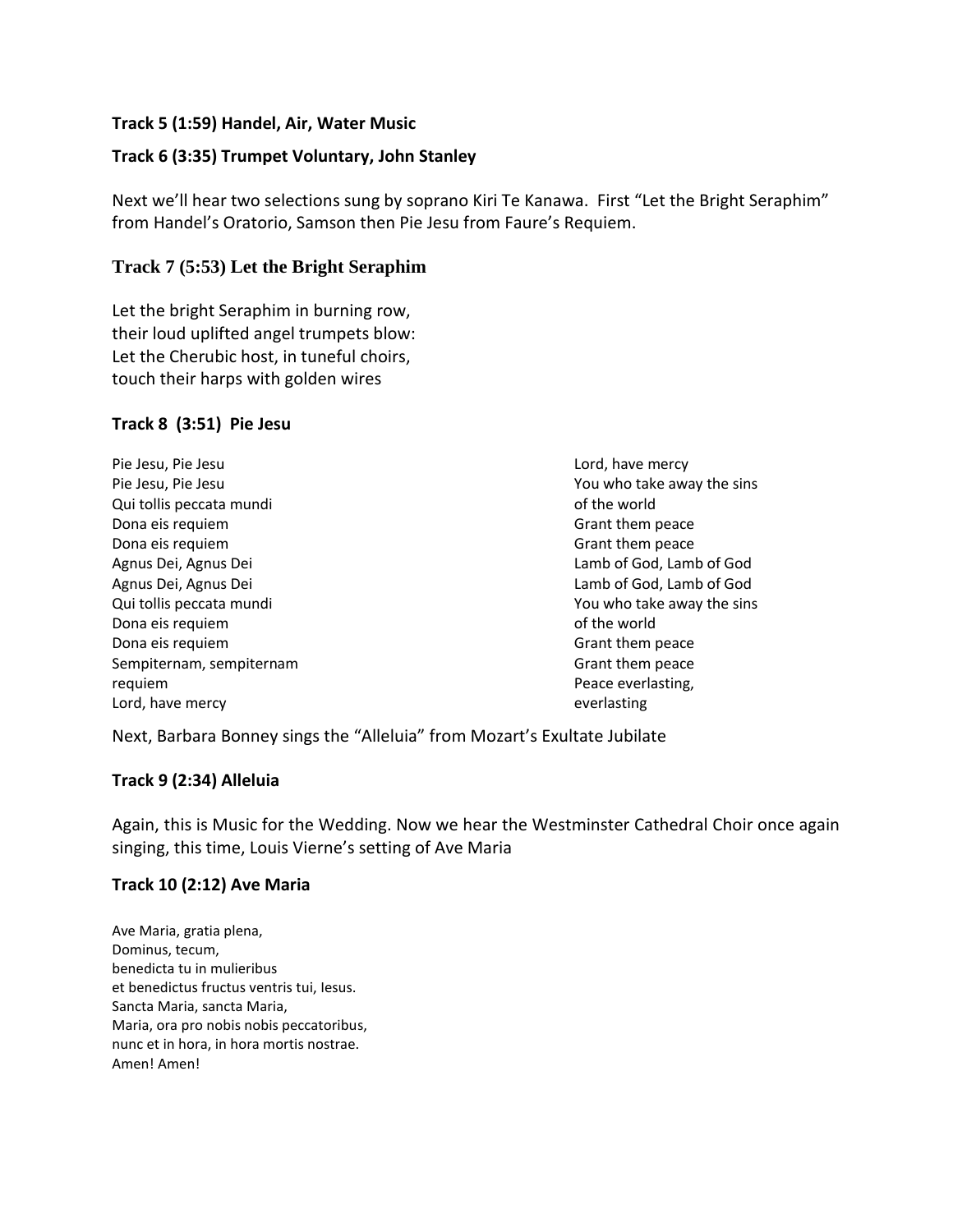Next, from a CD entitled the Choral Music of Rene Clausen, we hear the composer conducting the Concordia College Choir in a setting of his ' Set Me as a Seal '

#### **Track 11 (3:08) Set me as a Seal**

Set me as a seal upon your heart, as a seal upon your arm, for love is strong as death.

Many waters cannot quench love; neither can the floods drown it.

Now, Maurice Durufle's "Ubi Caritas" from his four Motets based on Gregorian Chant themes sung by Michel Piquemal Ensemble.

#### **Track 12 (2:06) Ubi Caritas**

Ubi caritas et amor Deus ibi est Congregavit nos in unum Christi amor Exsultemus et in ipso jucundemur Et ex corde diligamus nos sincere

Ubi caritas et amor Deus ibi est Simul ergo cum in unum congregamur Ne nos mente dividamur caveamus Cessent jurgia maligna, cessent lites Et in medio nostri sit Christus Deus

Ubi caritas et amor Deus ibi est Simul quoque cum beatis videamus Glorianter vultum tuum, Christe Deus Gaudium quod est immensum atque probum Seacula per infinita saeculorum

## **Translation from Latin to English**

Where love and loving-kindness are together, God is always there Since Christ's love has gathered us all together in one company, Let us rejoice and take delight n Him, now and forever, Let us now without any reserve or deception love one another.

Where love and loving-kindness are together, God is always there, Therefore, whenever we are together, Let us not be divided from each other in our feelings; Let spite, quarreling and strife cease among us, and may Christ, who is God, be in our midst.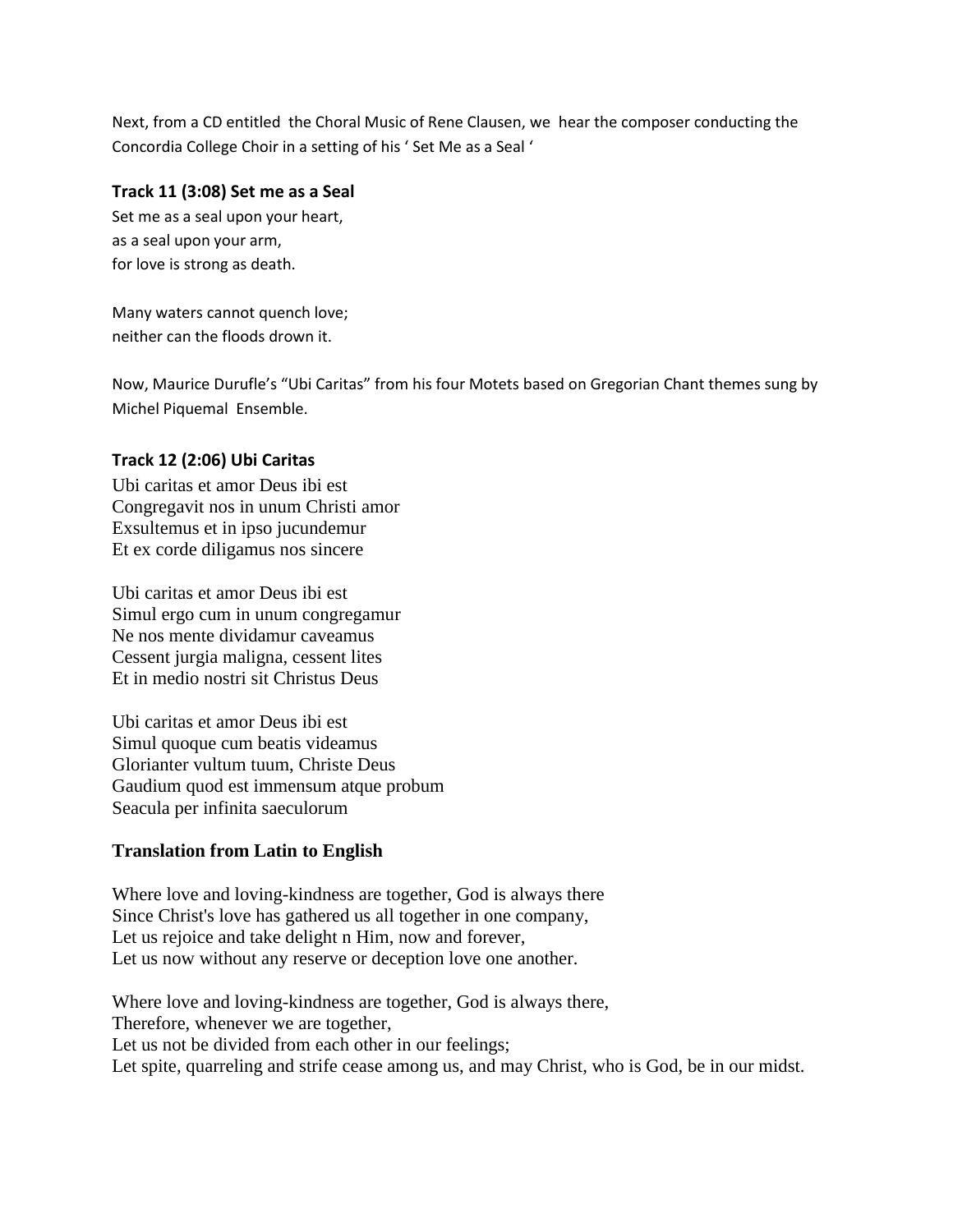Where love and loving-kindness are together, God is always there Bring us, in the company of the blessed, to behold Your great beauty, To see Your face in glory, Christ our God, There to possess heaven's peace and joy, Your truth and love, Happiness of immeasurable excellence, Through unending ages of ages, world without end.

Back to Westminster Cathedral, London Choir, directed by James O'Donnell singing Salve Regina by Giovanni Francesco Anerio from the CD Anerio: Requiem.

#### **Track 13 (4:43) Salve Regina**

| Salve Regina,                                  | Hail, O Queen,                                |
|------------------------------------------------|-----------------------------------------------|
| Mater Misericordiae                            | Mother of mercy:                              |
| Vita dulcedo                                   | our life, our sweetness,                      |
| et spes nostra salve                           | and our hope, hail.                           |
| Ad te clamamus,                                | To thee do we cry,                            |
| exsules filii Hevae                            | exiles; sons of Eve.                          |
| Ad te suspiramus,                              | To thee do we sigh,                           |
| gementes et flentes                            | moaning and weeping                           |
| In hac lacrimarum valle                        | in this valley of tears.                      |
| Eia, ergo, advocata nostra                     | Ah then, our Advocate,                        |
| illos tuos misericordes oculos ad nos converte | those merciful eyes of thine turn towards us. |
| Et lesum, benedictum fructum ventris tui       | And Jesus, the blessed fruit of thy womb,     |
| Nobis post hoc exsilium ostende                | after this exile show unto us.                |
| O clemens, O pia, O dulcis, Virgo Maria        | O clement: O holy: O sweet Virgin Mary.       |

For the Wedding. Next three exciting pieces appropriate for the Recessional. First Theodore Dubois, "Toccata" from the CD "A Bride's Guide to Wedding Music". Then Jean Joseph Mouret's "Rondeau" played by William Pilcher on a CD entitled simply "Toccata". Finally Olivier Latry playing Widor's most famous Toccatta from the Fifth Organ Symphony.

**Track 14 (2:28) Toccata Track 15 (1:40) Rondeau Track 16 (5:53) Toccata**